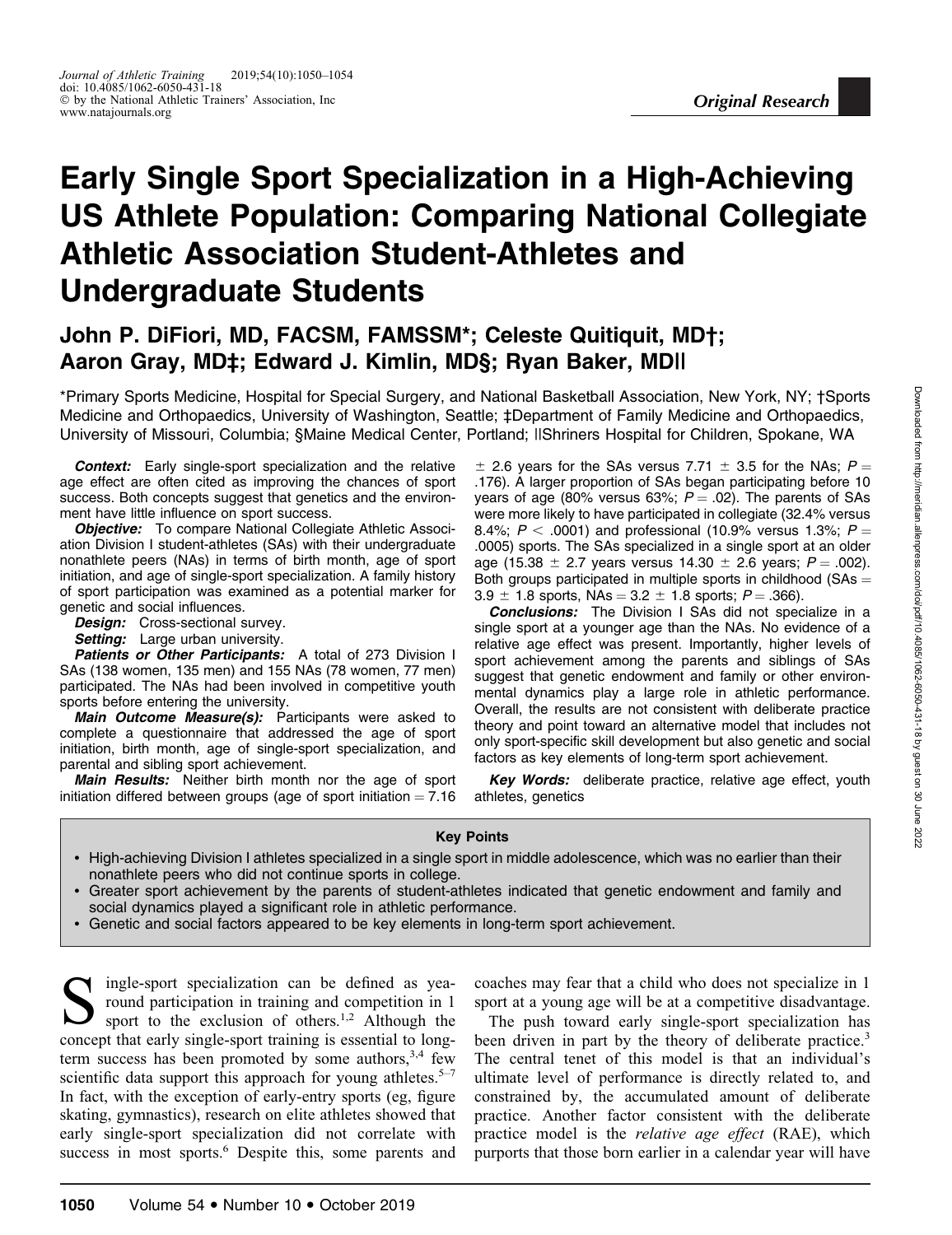an advantage in achieving sport success. $8-10$  Both deliberate practice and the RAE minimize the potential role of genetic traits and environmental influences.<sup>11</sup> However, others<sup>12–14</sup> argued that although practice was essential for sport success, various individual genetic differences (both physical and psychological) and social influences combined with training to promote elite levels of athletic achievement.

Much of the more rigorous research regarding the relationship between sport-participation history and sport success has been performed among cohorts of non-US athletes.5–7,15,16 This is noteworthy because US sportparticipation and -development programs are typically different from those in Europe and the United Kingdom. Consequently, it is not clear if the development of new paradigms of youth sports will be suited to young US athletes.

With this in mind, the purpose of our study was to compare the sport-participation history of National Collegiate Athletic Association (NCAA) Division I (DI) studentathletes (SAs) and nonathlete undergraduates (NAs) with respect to age of sport initiation and age of single-sport specialization. Birth month was assessed to identify an RAE. Family history of sport participation was considered a marker for genetic and environmental influences. We hypothesized that SAs would be distinguished by having families with a history of high levels of sport achievement and that the age of single-sport specialization and birth month would not differ between groups.

# METHODS

The participants were NCAA D1 SAs and NAs at a single institution in a large urban setting. They were administered a questionnaire that assessed personal sport-participation history, birth month, age of single-sport specialization, and parental and sibling sport-participation history. The survey was developed in consultation with statisticians at our university. The format was pilot tested with local high school students. Feedback was gathered regarding the time to complete the survey, and the pilot surveys were reviewed. The survey format and some questions were modified. No formal attempts were made to validate the survey.

Single-sport specialization was defined as the age at which the athlete stopped participation in all other sports to focus on 1 sport.<sup>1,2</sup> Parental and sibling sport achievements were categorized as professional, collegiate, high school, recreational or none.

For inclusion in the study, NCAA DI SAs were eligible if they were officially listed on the roster of one of 19 NCAA sports offered at the university and had competed in US youth sports. The DI SAs were recruited during annual preparticipation examinations. Undergraduate students were eligible for inclusion in the study if they endorsed participation in competitive youth sports in the US before age 18. The NAs were recruited from both athletic and nonathletic university clubs or groups. Many of these students participated in university club or recreational activities, including power lifting, martial arts, and tennis. Members of the premedical student group, as well as undergraduate members of the athletic training program, also participated. Before entering college, the NAs had participated in a variety of youth sports, including each of

Table 1. Study Participants From a National Collegiate Athletic Association Division I University

| Characteristic <sup>a</sup> | Student-Athletes<br>$(n = 273)$ | Nonathletes<br>$(n = 155)$ |
|-----------------------------|---------------------------------|----------------------------|
| Women                       | 138                             | 78                         |
| Men                         | 135                             | 77                         |
| Age, y                      | $19.0 \pm 1.26$                 | $19.7 \pm 1.27$            |

<sup>a</sup> The distributions of sex and age were not different between the student-athletes and nonathletes.

the NCAA sports represented in the SA group. Participation in the study was voluntary and anonymous. The study was approved by the university's Office for Protection of Research Subjects, and filling out the survey was considered informed consent. The data were collected from 2012 to 2014, and each sport or group was surveyed once.

The statistical analysis was performed by a statistician using the R statistical software system (The R Project for Statistical Computing, Vienna, Austria).<sup>17</sup> To analyze parental sport-participation history and the age groupings of sport initiation, we conducted 2 sample tests for equality of proportions. Welch 2-sample t tests were performed for all other comparisons between the SAs and NAs. The a priori level of significance used for all statistical tests was .05.

# RESULTS

A total of 275 SAs agreed to participate in the study. The overall participation rate for DI SAs was 46%. A total of 164 NAs also participated (Table 1). (Rosters or membership numbers for NA club and recreational sports were not maintained by those groups; thus, the response rate cannot be provided.) Two SAs were excluded, 1 who did not complete the questionnaire and 1 who did not compete in US youth sports. Nine NAs were excluded: 8 who did not begin a sport until age 18 or older and 1 whose survey was incomplete. Thus, the data from 273 DI SAs (138 women, 135 men) representing 19 NCAA sports (Table 2) and 155 NAs (78 women, 77 men) were included in the analysis.

# Individual Sport-Participation History

Overall, the average age of sport initiation was not different between the 2 groups. (7.2  $\pm$  2.6 years for SAs versus 7.7  $\pm$  3.5 years for NAs; P = .176). The vast majority of SAs and NAs began sports before age 10. However, a larger of proportion of SAs began sport participation before age 10 (80% of SAs versus 63% of NAs;  $P = .02$ ). Both SAs and NAs participated in multiple sports during their youth (3.9  $\pm$  1.8 sports for SAs versus  $3.3 \pm 1.8$  sports for NAs;  $P = .366$ ). The SAs specialized in a single sport at an older age than the NAs  $(15.4 \pm 2.7)$ years versus  $14.3 \pm 2.6$  years;  $P = .002$ ).

# Birth Month and Family Sport-Participation History

Birth month did not differ between the SAs and NAs ( $P =$ .927; Table 3). The SAs were more likely to have at least 1 parent who participated in sports at the collegiate level  $(32.4\%$  versus 8.4%;  $P < .0001$ ) or professional level (10.9% versus 1.3%;  $P = .005$ ; Figure). In contrast, 47% of the NAs did not have a parent who participated in sports at any level compared with 21% of the SAs ( $P < .001$ ). The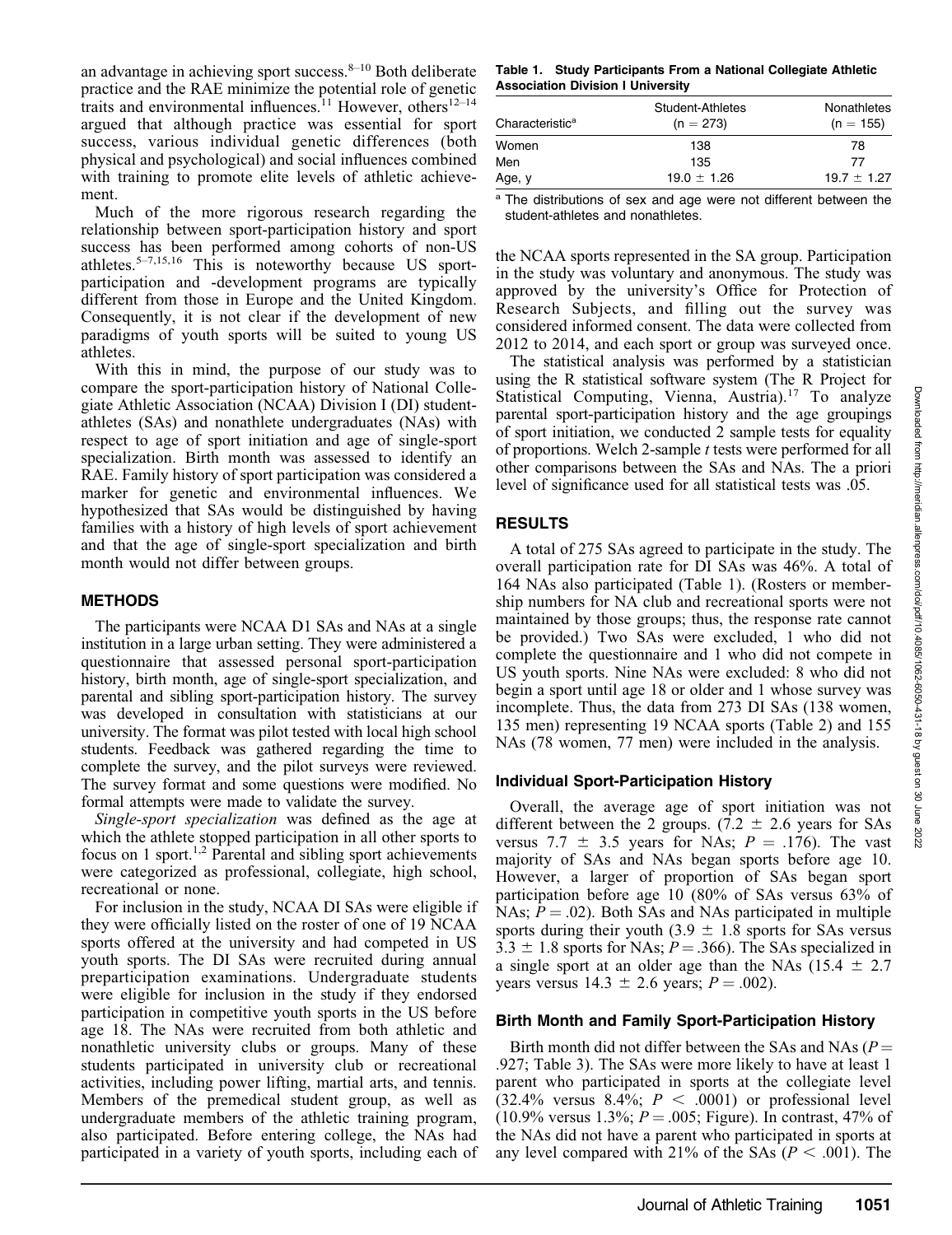Table 2. Distribution of National Collegiate Athletic Association Division I Student-Athletes ( $n = 273$ )

| Sport                       | No. |
|-----------------------------|-----|
| Football                    | 33  |
| Women's track and field     | 27  |
| Women's swimming and diving | 26  |
| Men's water polo            | 19  |
| Men's track and field       | 18  |
| Baseball                    | 17  |
| Men's soccer                | 17  |
| Softball                    | 17  |
| Gymnastics                  | 15  |
| Men's volleyball            | 15  |
| Women's tennis              | 12  |
| Men's basketball            | 10  |
| Women's volleyball          | 10  |
| Women's water polo          | 10  |
| Women's soccer              | 9   |
| Women's golf                | 7   |
| Men's golf                  | 6   |
| Men's tennis                | 4   |
| Women's basketball          | 1   |

NAs were also more likely to have parents who participated at a recreational level only (14.8% versus 6.2%;  $P = .005$ ). The groups did not differ with respect to parental participation at the high school level.

The same pattern was observed for sibling sportparticipation history. The SAs were more likely to have had at least 1 sibling who participated in competitive sports at the collegiate (26% versus 6%;  $P < .001$ ) or professional (3% versus 1%;  $P = .04$ ) level. The NAs were more likely to have siblings who either did not participate in youth sports or participated at the recreational level only. Sibling sport participation in high school sports did not differ.

#### **DISCUSSION**

It is generally accepted that organized, sport-specific practice is required for skill development and long-term

Table 3. Distribution of Birth Months for Study Participants, % (n)

| Month <sup>a</sup> | Student-Athletes<br>$(n = 273)$ | <b>Nonathletes</b><br>$(n = 155)$ |
|--------------------|---------------------------------|-----------------------------------|
| January            | 9(25)                           | 10 (15)                           |
| February           | 6(16)                           | 8 (12)                            |
| March              | 13 (35)                         | 10 (15)                           |
| April              | 9(25)                           | 9 (14)                            |
| May                | 8(21)                           | 9 (14)                            |
| June               | 7(18)                           | 6(9)                              |
| July               | 11 (31)                         | 13 (20)                           |
| August             | 9(25)                           | 10 (16)                           |
| September          | 8(22)                           | 5(8)                              |
| October            | 9(24)                           | 6(10)                             |
| November           | 6(16)                           | 6(10)                             |
| December           | 5 (15)                          | 8 (12)                            |

<sup>a</sup> Birth months did not differ between the groups ( $P = .927$ ).

sport success. However, the need to implement early singlesport specialization is controversial. Deliberate practice is defined as highly structured activity with the explicit goal of improving performance.3,11 This theory maintains that the level of performance an individual attains is directly related to and constrained by the cumulative amount of deliberate practice and, therefore, early specialized practice is essential.<sup>11</sup> Given this and the proliferation of independent year-round sport clubs, personal coaches and trainers, and recruiting showcase events, early single-sport specialization has become commonplace in US youth sport culture.

Most cohort studies<sup>5-7,15,16,18,19</sup> of the relationship between early single-sport specialization and long-term sport performance have been conducted in non-US athletes. More recently, a growing number of studies of US athletes $20-23$  have generated questions about the role of early single-sport specialization. However, few authors have explored the potential role of genetic influences on exceptional US athletes and compared such findings to a peer group whose participation did not advance beyond the youth level.



■ Parents of nonathletes ■ Parents of student-athletes

Figure. Familial levels of sport achievement among student-athletes versus nonathletes. Parents of student-athletes were more likely to have competed at the collegiate ( $P < .0001$ ) or professional ( $P < .0005$ ) levels.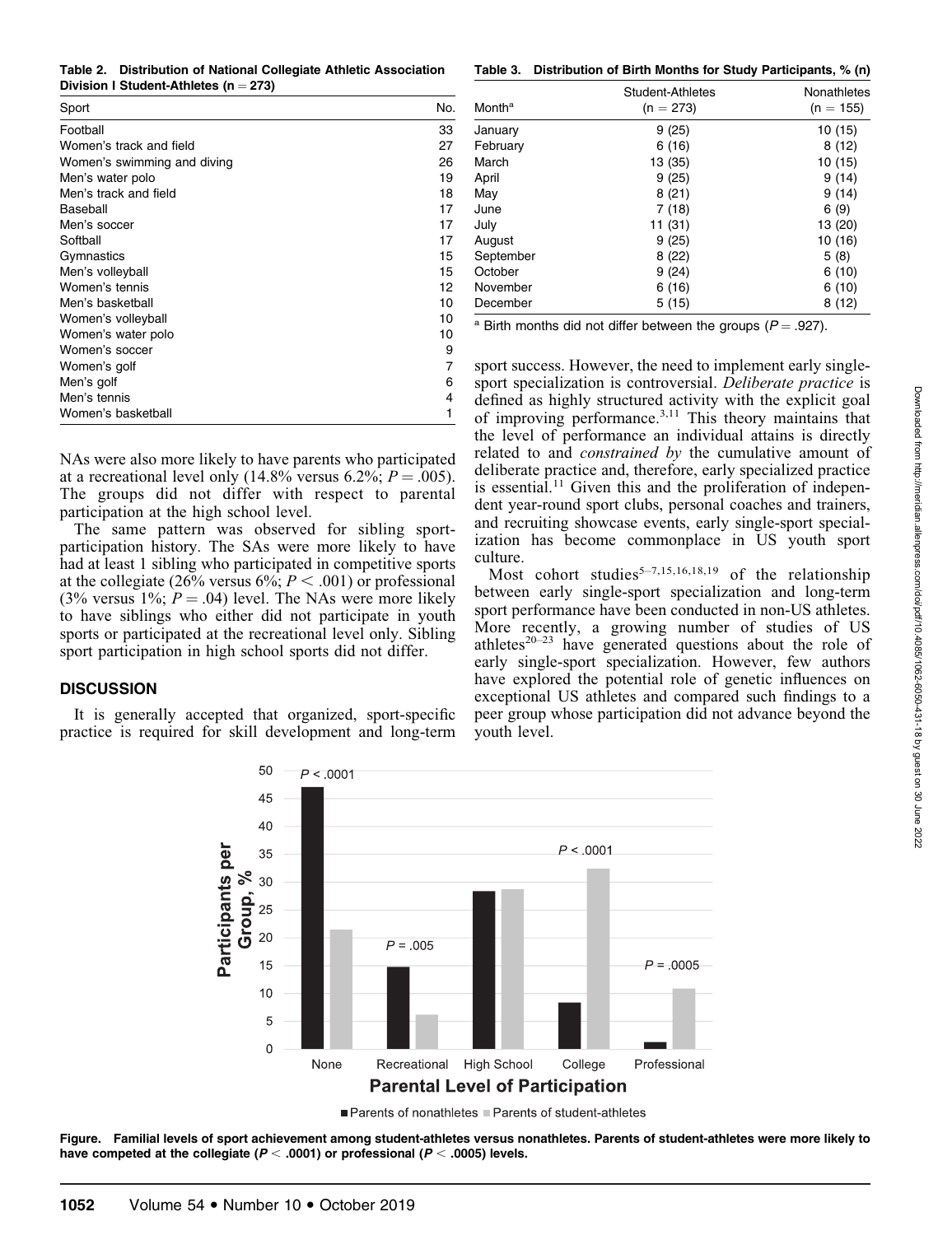We compared high-achieving US SAs at the NCAA DI level with their NA peers and found that the average age of single-sport specialization for the former occurred in middle adolescence and was 1 year older than for the latter (15.4 versus 14.3 years;  $P = .002$ ). A recent survey<sup>20</sup> of DI athletes that did not include a comparison group demonstrated an age of specialization of 14.9 years. In addition, 88% of the SAs in our study participated in more than 1 sport in youth, and the average was 3.9 sports. Taken together, these findings are consistent with data from outside the United States indicating that long-term sport success was associated with multisport participation in youth and that single-sport specialization occurred in middle adolescence rather than childhood or early adolescence.15,16,18,24–28 It is also interesting to note that although the average age of sport initiation was similar between the groups, the SAs were more likely to have begun sport participation before age 10. This result supports the model of sampling and skill transfer rather than starting early in only 1 sport.29 Furthermore, these data are consistent with those from studies of other athletes, chess players, and dart throwers that refuted the claim that individual differences in performance were largely accounted for by differences in accumulated deliberate practice.<sup>30</sup>

Deliberate practice research has not assessed the effects of genetic endowment and the family environment on the development of expertise.<sup>3,11</sup> We used parental sportparticipation history as a marker for genetic influences and family dynamics. The parents and siblings of SAs were more likely to have been high-achieving athletes, which was in striking contrast to the NAs. Although these observations cannot be directly attributed to genetic factors, they suggest that both genetics and being in a family or social setting that values sport participation play significant roles in long-term sport success. Such findings are consistent with other investigations<sup>13,31</sup> of genetic factors and sport success. Furthermore, the recognition of genetic and environmental influences in sport performance could indicate that youth who are genetically endowed and in a setting that encourages sport participation are more likely to be successful in a number of different sports and do not feel compelled to focus on a single sport until much later in adolescence. This would be a unifying concept consistent with our results and those from non-US athletes.

Another factor that has been observed in many published studies of youth sports is the RAE. $8-10$  This refers to the overrepresentation of athletes born earlier in a chronologic age grouping. Such age groupings aim to provide a more equal opportunity for participation but do not account for variations in physical and cognitive development within an age group that tend to favor those born earlier in that cycle. Thus, the RAE reflects the general advantage earlymaturing youth have in size, strength, and potentially skill development compared with those who matured later in the same chronologic age grouping. Interestingly, we did not identify an RAE, as birth months did not differ between the SAs and NAs. The reasons for this are unclear. It is possible that birth month within the calendar year may not be a useful comparator in the United States. For schools and scholastic sports, the age of entry can vary among public school districts and private schools. With respect to nonscholastic youth sports, because the athletes in this

study came from many areas of the United States, they may reflect differences in sport age groupings (soccer being a notable exception). We were unable to analyze such differences in age segmentation among different sports or within a single sport. In addition, some US children born in the summer and fall months may not enter school in the same calendar year as those born earlier in the same year. This can occur when parents delay school entry for a year due to concerns such as school readiness or because they seek to gain an athletic or academic advantage for their child—in some cases, perhaps because of awareness of the RAE.32–34

#### Study Limitations

This was a cross-sectional survey and subject to recall bias. It was performed at a single NCAA DI institution and had a relatively small sample size and a limited response rate. As such, the findings may not represent other DI athlete populations or athletes at the Division II or III levels. In addition, the data may not apply to US athletes competing at the national or international level outside the collegiate system. Also, although the SAs competed in 19 sports, the sample in each sport was small and not evenly represented. Therefore, variations in youth participation by sport cannot be assessed. It is also possible that the NA group included at least some higher-level athletes who chose to not pursue collegiate sports. Finally, it is important to note that we did not assess the volume of training in youth sport. Thus, the effect of any differences in cumulative training cannot be determined.

#### **CONCLUSIONS**

Our findings add to the building evidence that deliberate practice alone is insufficient to achieve long-term athletic success. Specifically, high-achieving NCAA athletes specialized in a single sport in middle adolescence, and they did not specialize earlier than their peers who did not continue sport at the DI level. Furthermore, the higher levels of sport achievement among the parents and siblings of the SAs suggested that genetic endowment and family and social dynamics played a large role in athletic performance. Overall, the results point toward an alternative model that includes not only sport-specific skill development but also genetic and social factors as key elements of long-term sport achievement. More research assessing these factors among larger athlete populations within specific sports and comparisons between women and men is needed.

# **REFERENCES**

- 1. Baker J. Early specialization in youth sport: a requirement for adult expertise? High Ability Stud. 2003;14(1):85–94.
- 2. Jayanthi N, Pinkham C, Dugas L, Patrick B, Labella C. Sports specialization in young athletes: evidence-based recommendations. Sports Health. 2013;5(3):251–257.
- 3. Ericsson KA, Krampe RT, Tesch-Römer C. The role of deliberate practice in the acquisition of expert performance. Psychol Rev. 1993;100(3):363–406.
- 4. Colvin G. Talent Is Overrated: What Really Separates World-Class Performers From Everybody Else. New York, NY: Penguin Publishing Group; 2010.